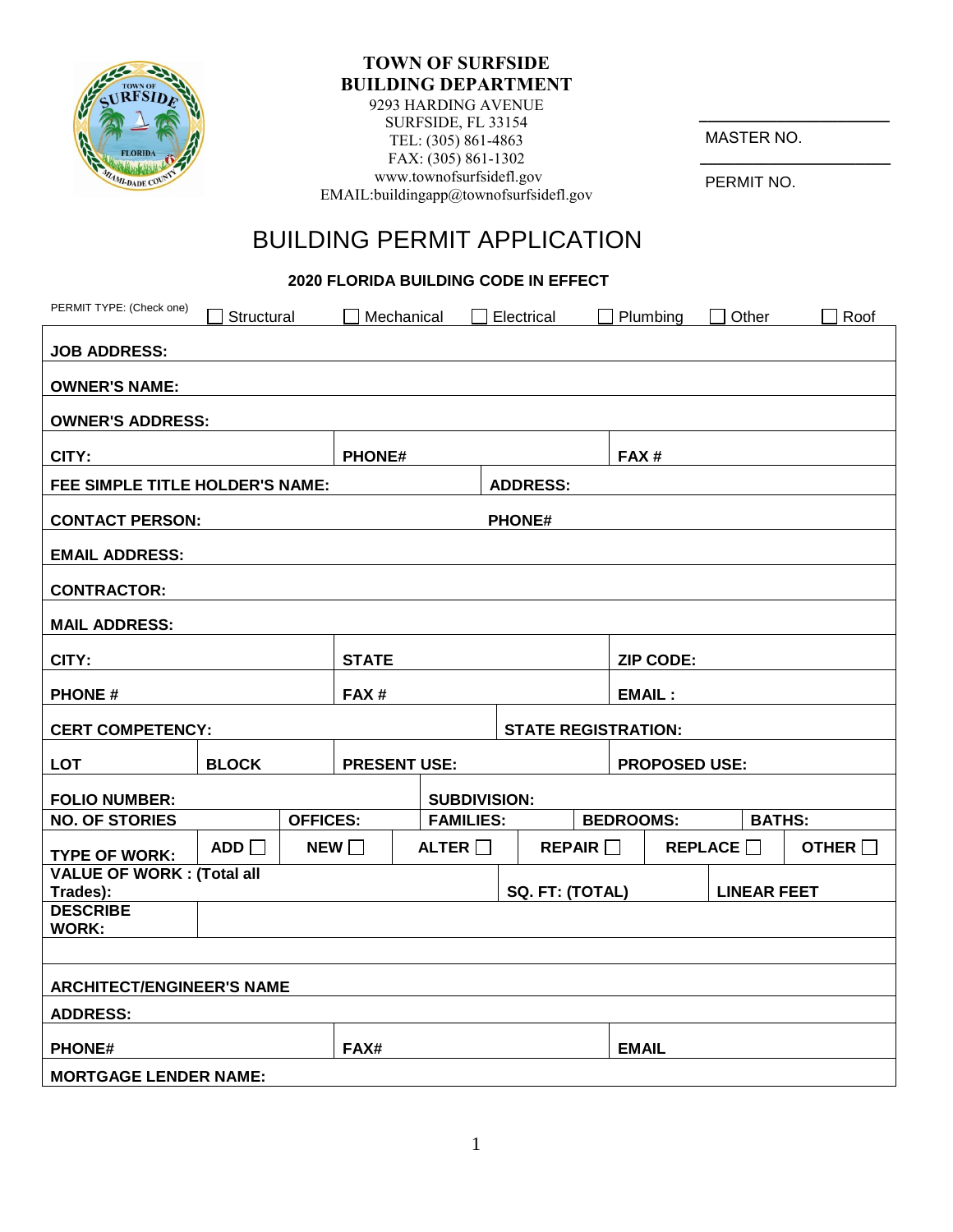#### **MORTGAGE LENDER'S ADDRESS:**

*Application is hereby made to obtain a permit to do the work and installations as indicated. I certify that no work or installation has been effected prior to the issuance of said permit and that all work be performed to meet the standards of all laws regulating construction in DADE COUNTY and the TOWN OF SURFSIDE whether specified in this application and accompanying plans or not. I understand that a separate permit must be secured for ELECTRICAL, PLUMBING, WELLS, POOLS, FURNACES, BOILERS, HEATERS, TANKS, AIR CONDITIONERS, etc. The information provided herein by the Applicant is not evaluated for issuance of a Certificate of Use. The City reserves the right to deny or condition any proposed use of the property pursuant to provisions of the City's Code of Ordinances.* 

Initial this Page:

**OWNER'S AFFIDAVIT:** I certify that all information provided is accurate, and that all work will be performed in compliance with all applicable laws regulating construction and zoning. No work has been commenced prior to the issuance of the permit applied with this application, and all work will be done as indicated in the Application and all accompanying document and plans.

**NOTICE:** In addition to the requirements of this permit, there may be additional restrictions applicable to this property that may be found in the public records of the county, and there may be additional permits required from other governmental entities such as water management districts, state or federal agencies.

**WARNING TO OWNER:** YOUR FAILURE TO RECORD A NOTICE OF COMMENCEMENT MAY RESULT IN YOUR PAYING TWICE FOR IMPROVEMENTS TO YOUR PROPERTY. A NOTICE OF COMMENCEMENT MUST BE RECORDED AND POSTED ON THE JOB SITE BEFORE THE FIRST INSPECTION. IF YOU INTEND TO OBTAIN FINANCING, CONSULT YOUR LENDER OR AN ATTORNEY BEFORE COMMENCING WORK OR RECORDING A NOTICE OF COMMENCMENT.

| CONTRACTOR:                                     | OWNER:                                         |  |  |  |  |  |  |  |
|-------------------------------------------------|------------------------------------------------|--|--|--|--|--|--|--|
| (Print Name):                                   | (Print Name):                                  |  |  |  |  |  |  |  |
|                                                 |                                                |  |  |  |  |  |  |  |
| <b>SIGNATURE</b>                                | SIGNATURE:                                     |  |  |  |  |  |  |  |
| STATE OF                                        |                                                |  |  |  |  |  |  |  |
| <b>FLORIDA</b>                                  | <b>STATE OF FLORIDA</b>                        |  |  |  |  |  |  |  |
| <b>COUNTY OF</b>                                | COUNTY OF THE STATE OF THE STATE OF            |  |  |  |  |  |  |  |
|                                                 | Sworn to (or affirmed) and subscribed before   |  |  |  |  |  |  |  |
| Sworn to (or affirmed) and subscribed before me | me                                             |  |  |  |  |  |  |  |
|                                                 |                                                |  |  |  |  |  |  |  |
|                                                 |                                                |  |  |  |  |  |  |  |
|                                                 |                                                |  |  |  |  |  |  |  |
| <b>SEAL:</b>                                    | <b>SEAL:</b>                                   |  |  |  |  |  |  |  |
|                                                 |                                                |  |  |  |  |  |  |  |
|                                                 |                                                |  |  |  |  |  |  |  |
|                                                 | Type of Identification Produced_______________ |  |  |  |  |  |  |  |

The Permit is not valid until signed by an authorized representative of the TOWN OF SURFSIDE BUILDING DEPT. and all fees are paid.

#### ACCEPTED BY AUTHORIZED BY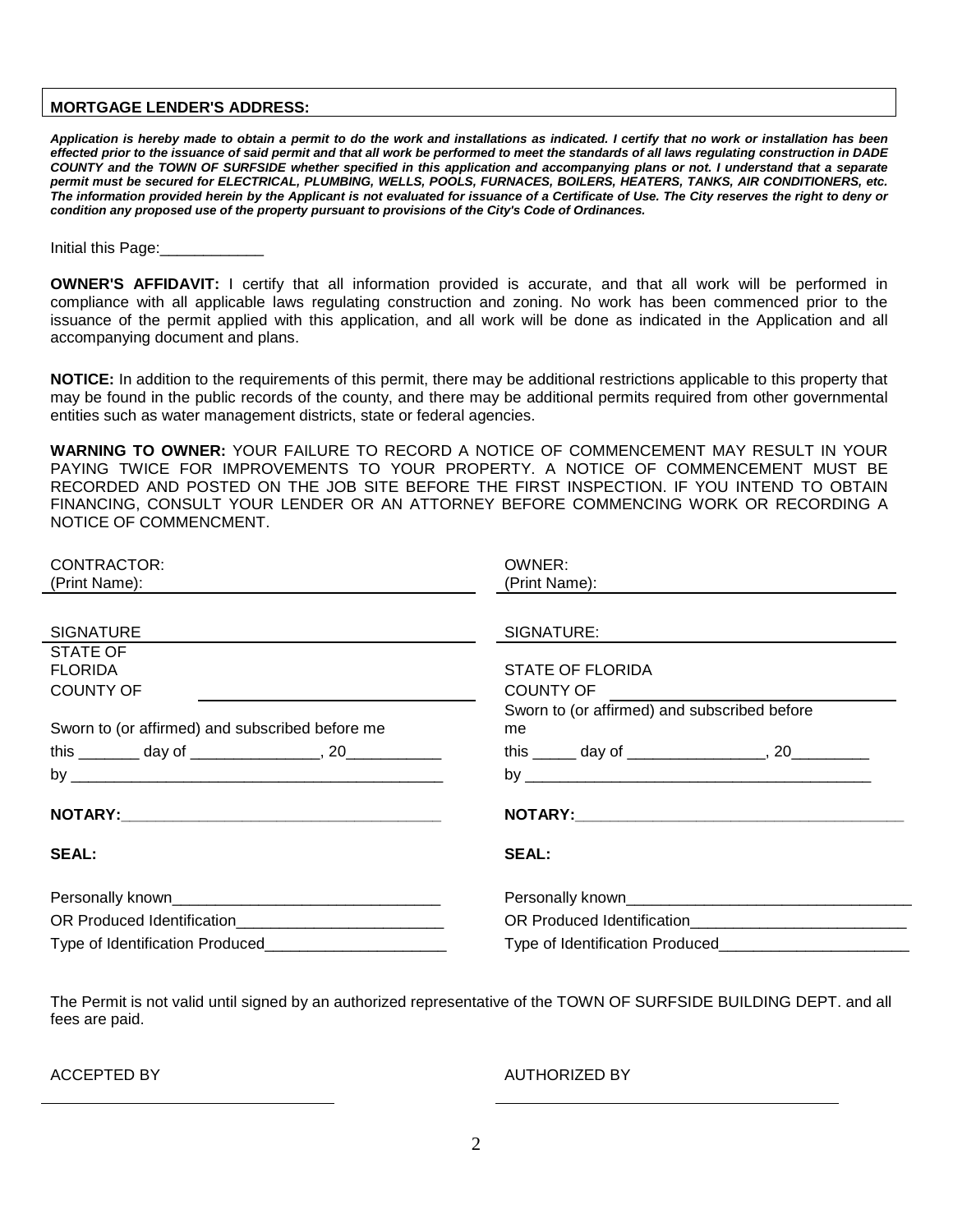

### **Notice to Permit Applicants:**

- 1. Applications requiring structural review will be forwarded to a Professional Engineer/Miami-Dade Structural Plans Examiner. The engineer fee is \$100 per hour and the fee will be due and payable at the time of permit issuance. This is applicable to the structural portion of the review only.
- 2. If the work exceeds \$2500 (or heating/air conditioning repair/replacement of \$7500 or more) a certified copy of the recorded Notice of Commencement must be filed with the Building Department. Receipt of the notice will not affect the issuance of the permit but inspections may not be performed until and unless a certified copy of the recorded notice has been provided.

For additional information regarding the Notice of Commencement, please see Florida Statutes Chapter 713 Part One.

#### **Name of Permit Applicant (owner or contractor)**

**Signature of Permit Applicant**

**Date**

**\_\_\_\_\_\_\_\_\_\_\_\_\_\_\_**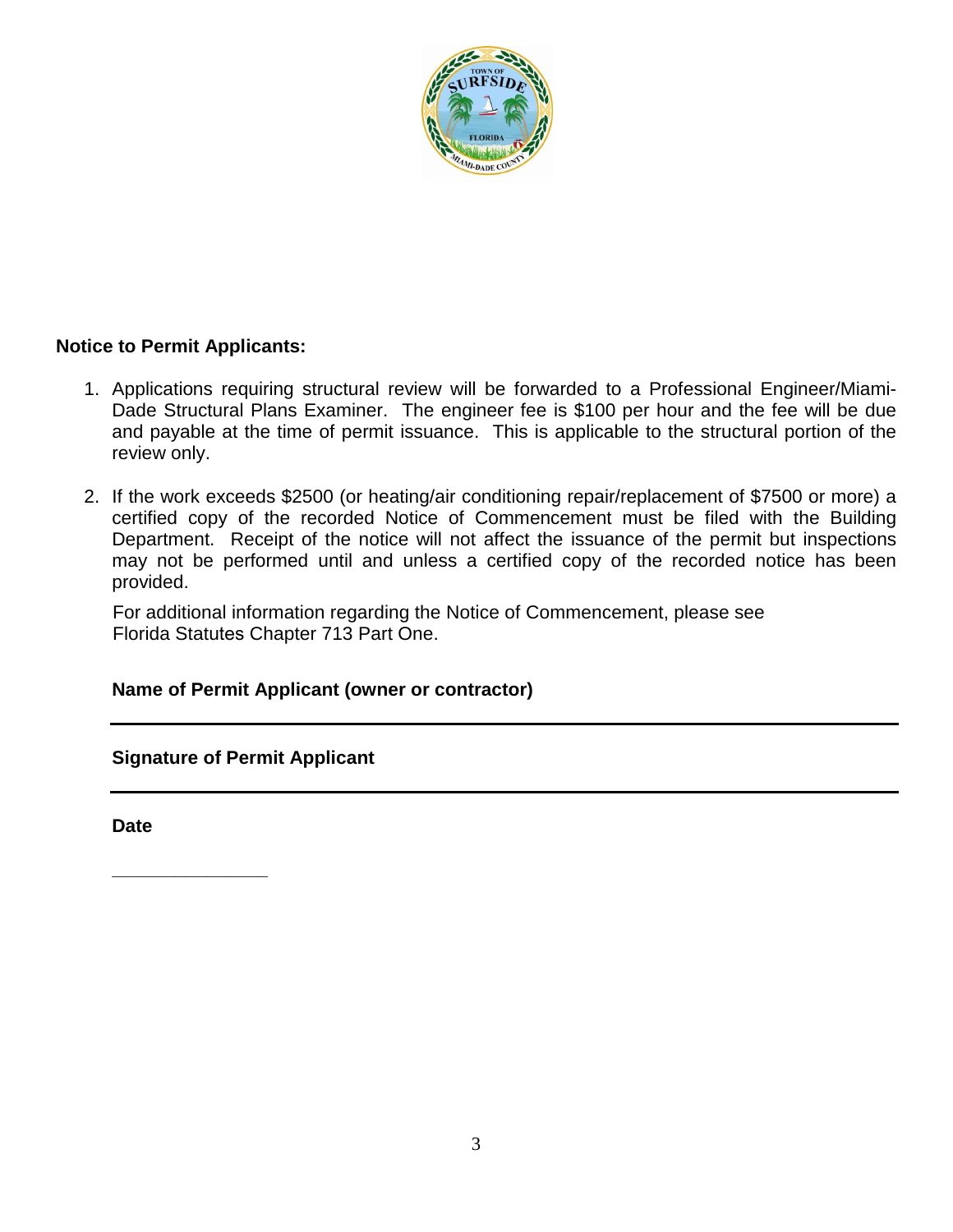

### **Sec. 14-30. BOND REQUIRED OF PERMIT APPLICANTS.**

Prior to the issuance of any permit provided in this article, a cash or surety bond shall be deposited by the applicant for a permit with the town clerk as a guarantee that all town property damaged by the applicant or any contractor, materials suppliers or subcontractors under his supervision will be repaired to its original condition, and that the premises will be properly cleaned up and left in a sightly condition after the work has been completed.

The town manager, at his sole discretion, may require or waive the requirement of such bond; provided, however, that the amount of such bond shall not exceed five percent of the cost of the construction or demolition except that on work under \$10,000.00 in cost, a bond of up to \$500.00 may be required.

On application, any cash bond shall be refunded, or surety bond returned, when final inspection by the building inspector certifies that the conditions of the bond have been complied with; otherwise, as much of the principal amount of the bond as may be necessary shall be retained by the town and used to defray the expenses of cleaning up the premises or for repairs to damaged town property, which shall be done by the town.

In any event, if application for refund of a cash bond is not made within six months of the date of the final building inspection, the bond will be forfeited to the town. (Code 1960, § 6-7)

# **EDITED BY THE BUILDING OFFICIAL FOR CLARIFICATION**

Bonds are required for the following types of projects:

- Roofing
- Driveways

- Concrete restoration

- Remodeling
- Alterations
- Demolitions
- Additions
	- As deemed required by the Building Official-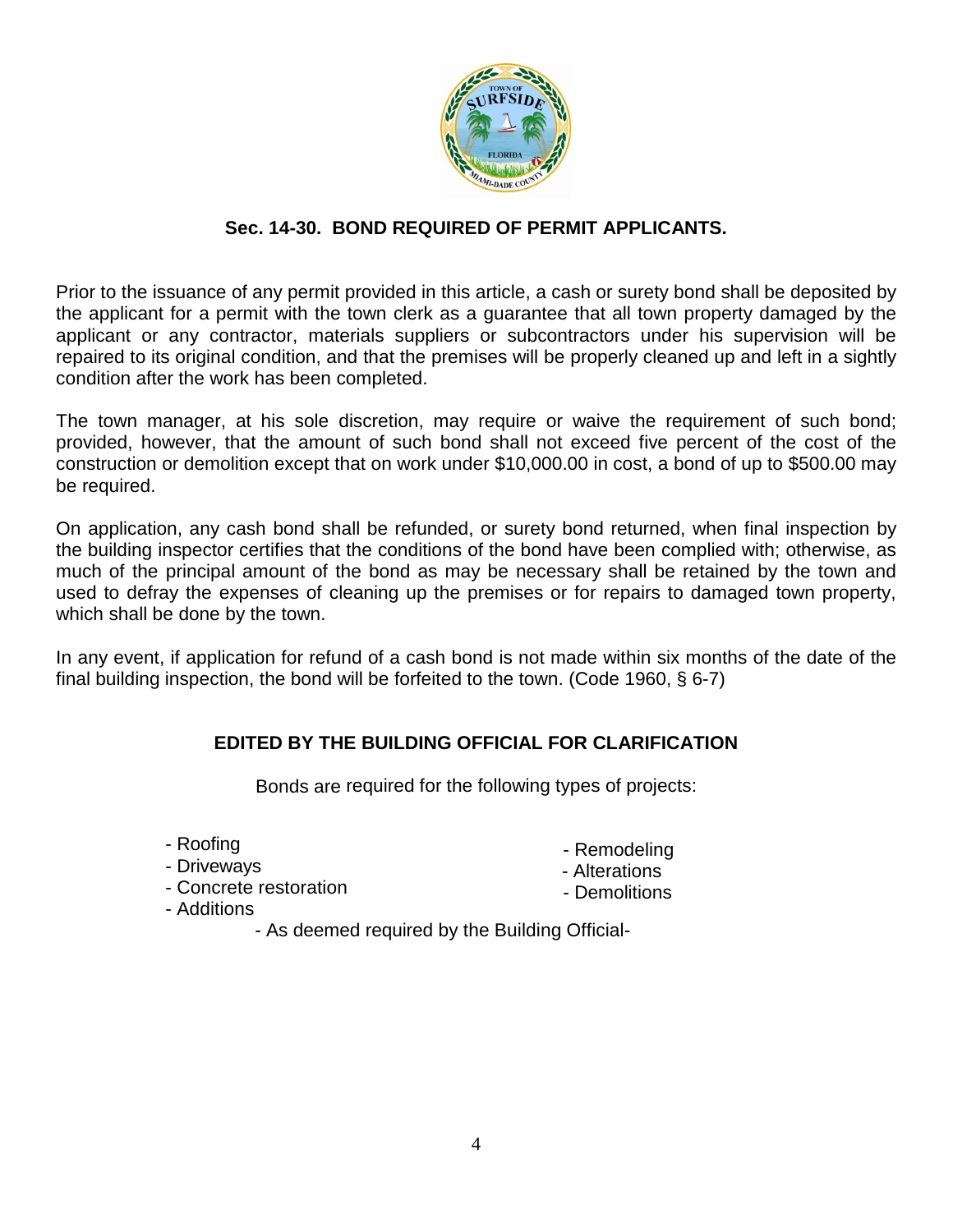

### **TOWN of SUFSIDE Building Department**

# **Checklist for Flood Damage Control Review**

This checklist must be attached to all Permit Applications for all New Construction and improvements, Renovations, Modifications, Remodels, and/or Additions to all Residential and Commercial Properties.

Project Name: \_\_\_\_\_\_\_\_\_\_\_\_\_\_\_\_\_\_\_\_\_\_\_\_\_\_\_\_\_\_\_\_\_\_\_\_\_\_\_\_\_\_\_\_\_\_\_\_\_

Project Address: \_\_\_\_\_\_\_\_\_\_\_\_\_\_\_\_\_\_\_\_\_\_\_\_\_\_\_\_\_\_\_\_\_\_\_\_\_\_\_\_\_\_\_\_\_\_\_

Permit Number: \_\_\_\_\_\_\_\_\_\_\_\_\_\_\_\_\_\_\_\_\_\_\_\_\_\_\_\_\_\_\_\_\_\_\_\_\_\_\_\_\_\_\_\_\_\_\_\_

# **REQUIRED DOCUMENTS**

# **Must Be Submitted At Time of Permit Application**

# **Building Elevation**

- 1. Flood Zone Determination and FEMA Flood Elevation Certificate must be submitted with Plans.
- 2. Remodel of post-FIRM uninhabited space into habitable space below the BFE is prohibited. The remodeling project will be required to have the finished floor (if other than storage space) elevated to or above the BFE. Commercial structures may be flood-proofed one (1) foot above the BFE; design/details to be signed/sealed by a design professional.
- 3. Finished Floor Elevation is at the BFE for all new construction and substantial improvements.
- 4. The elevation of the top of the lowest floor is shown.
- 5. The elevation of the top of the slab in the attached garage is shown.
- 6. Flood resistant materials are identified and used for all areas below the BFE.
- 7. Lowest adjacent finished and natural grade is shown.
- 8. Highest adjacent finished and natural grade is shown.